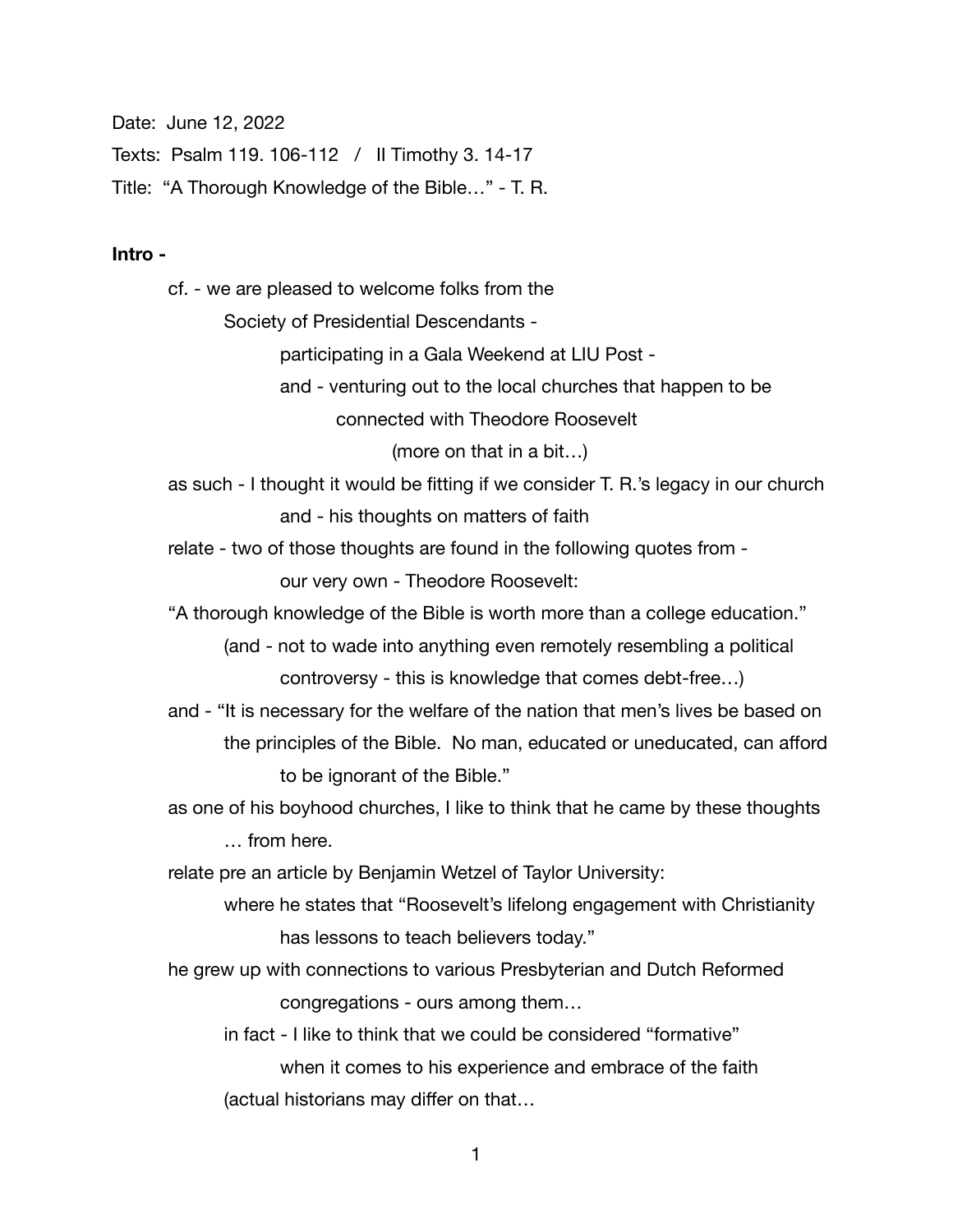… but why let that intrude on a point I want to make…?)

Wetzel continues, and notes that - "Harvard proved to be the pinnacle of Roosevelt's pious, doctrinally grounded faith… [he] continued his Sunday school teaching at Christ Episcopal Church in Cambridge (until he was discovered to be a Presbyterian and subsequently dismissed). (note - we would probably have been a little more open-minded…) "The depth of Roosevelt's faith becomes especially evident after Theodore Sr. died of bowel cancer in 1878. Devastated, the young Roosevelt read passages of Scripture, copied a hymn in his diary, and confessed "nothing but my faith in the Lord Jesus Christ could have carried me through this, my terrible time of trial and sorrow." Wetzel asserts that "after 1884, Roosevelt's religious life is harder to track." now, I don't want to read too much into that, and - no matter that during this time, he and his sister gave money to build our manse - it also coincided with his move across the street to Christ Episcopal… (where religious life is often "harder to track…") but - from those "formative years" spent here, and - no doubt from the solace and comfort he found in the liturgical traditions of the Episcopalians - certain patterns… certain lessons… can be found

## **I) Connections**

Roosevelt had - and showed the importance of -

 strong connections to the church… 

 - he knew… he felt…

 the importance of being a part of the Body

cf. - a crucial aspect of our understanding of the faith for these days - especially these day - when our life together…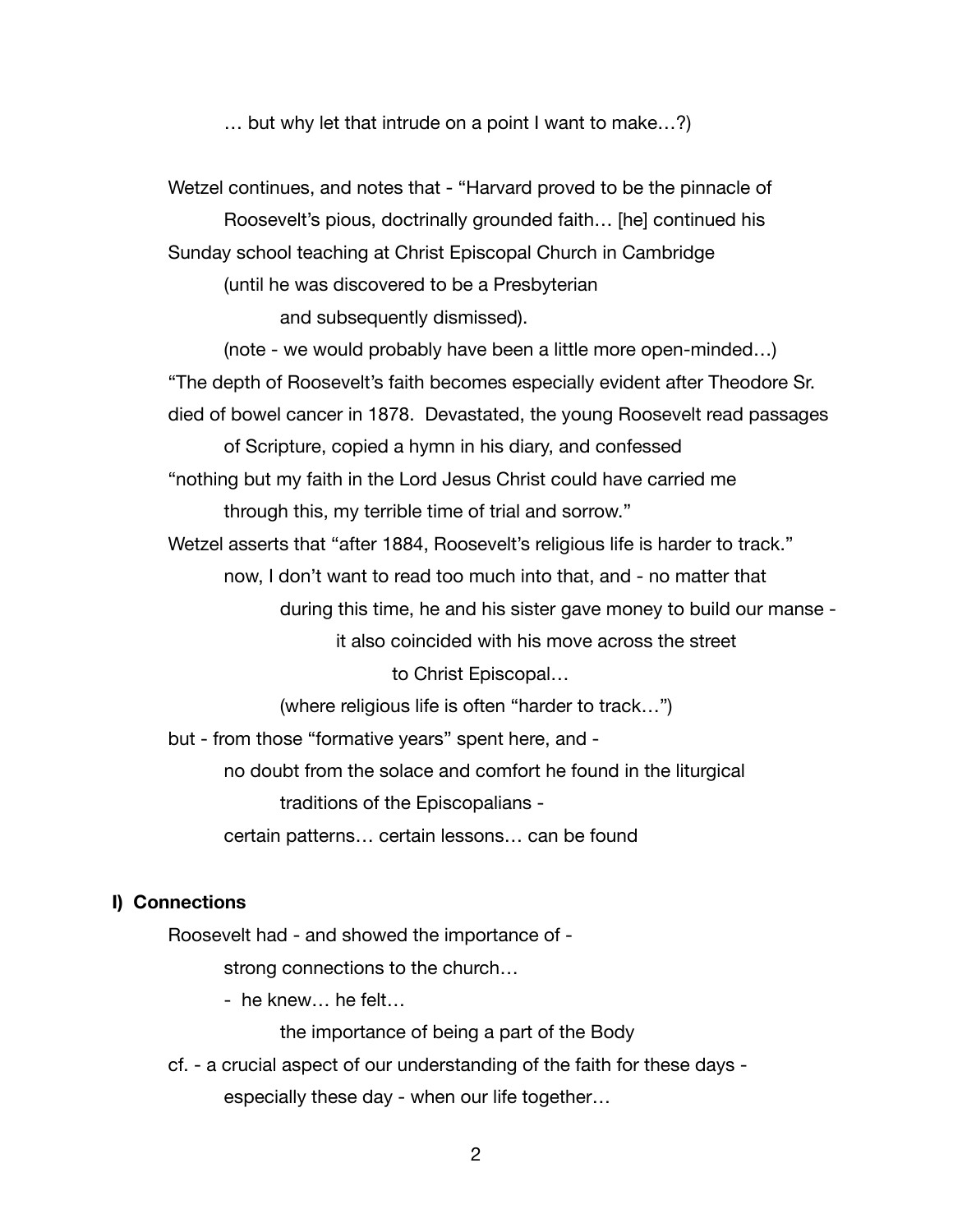… has been so severely disrupted

cf. - per Anne Lamott - a quirky Presbyterian writer - who shares a little story about the importance of the church:

"When [my pastor Veronica] was about 7, her best friend got lost one day.

The little girl ran up and down the streets of the big town where they lived, 

 but she couldn't find a single landmark. She was very frightened.

Finally a policeman stopped to help her. He put her in the passenger seat of

 his car, and they drove around until finally she saw her church.

She pointed it out to the policeman, and then she told him firmly,

"You could let me out now. This is my church, and

 I can always find my way home from here."

Lamott then observes -

 "And that is why I have stayed so close to mine -

because no matter how bad I am feeling, how lost or lonely or frightened,

 when I see the faces of the people at my church, and hear their tawny voices, I can always find my way home."

(elsewhere…)

there is a chapter in Anne Lamott's book, *Traveling Mercies -* entitled:

 "Why I Make Sam Go To Church." Her son Sam, then seven years old, is the only child among his group of friends who goes to church.

 Sometimes he doesn't want to go, but she doesn't let him get away with that. Here's why: "I make him go because I can. I outweigh him by nearly 75 pounds. 

 But that is only part of it. The main reason is that I want to give him what I found in the world, which is to say a path and a little light to see by.

Most of the people I know who have what I want -- which is to say, purpose, 

 heart, balance, gratitude, joy -- are people… in community,

 [people] who pray, or practice their faith --

 people banding together to work on [something bigger than themselves…]

Roosevelt understood this, and -

3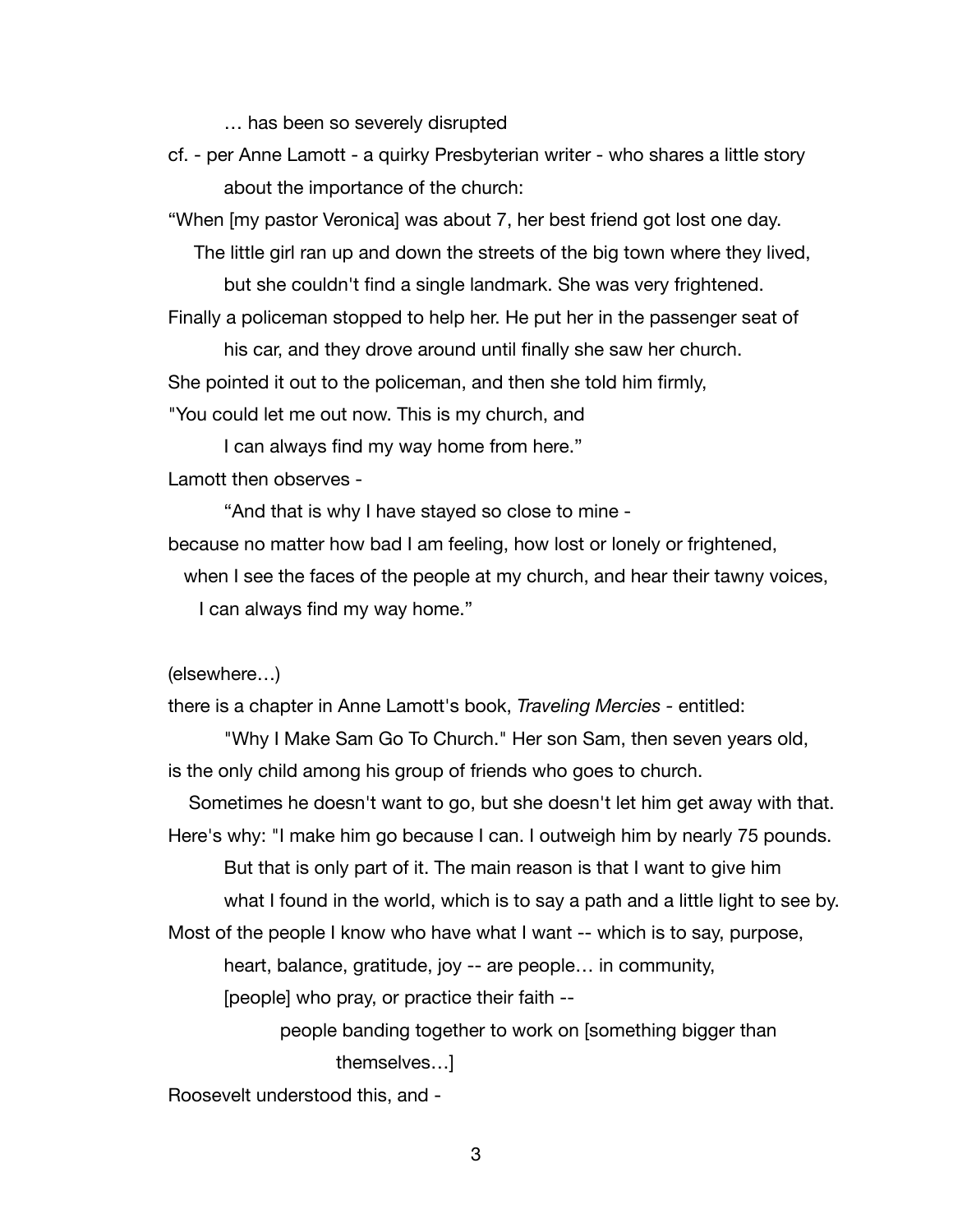lived in the reality of how the church -

 being connected in and through the church - gave body and form to this

## **II) Knowledge**

cf. - as reflected in the quotes I shared…

 as the message found in the texts we read…

 knowledge of the Bible is what provides

 the foundation for our lives…

 the framework for a worldview

 that leads us to positive engagement… 

 it is -

 worth more than a college education…

 necessary for the welfare of the nation…

why…? how so…?

 cf. - it offers us an unchanging… external…

 standard… principles… guidelines…

 for the building and the living of our lives

 we could try and come up this on our own

 (many do try…)

 but we invariably find whatever we create

 to be flawed… inadequate…

 derivative - in that much of what we try…

 comes from Biblical principles anyway…

 so - why not go to the source?

 consider even our U. S. Constitution

 venerated around the world as the model to use

 when trying to come up with something to use

 in different settings…

and yet - how many amendments have we placed on it…?

 how many are folks considering…? (probably - too many…)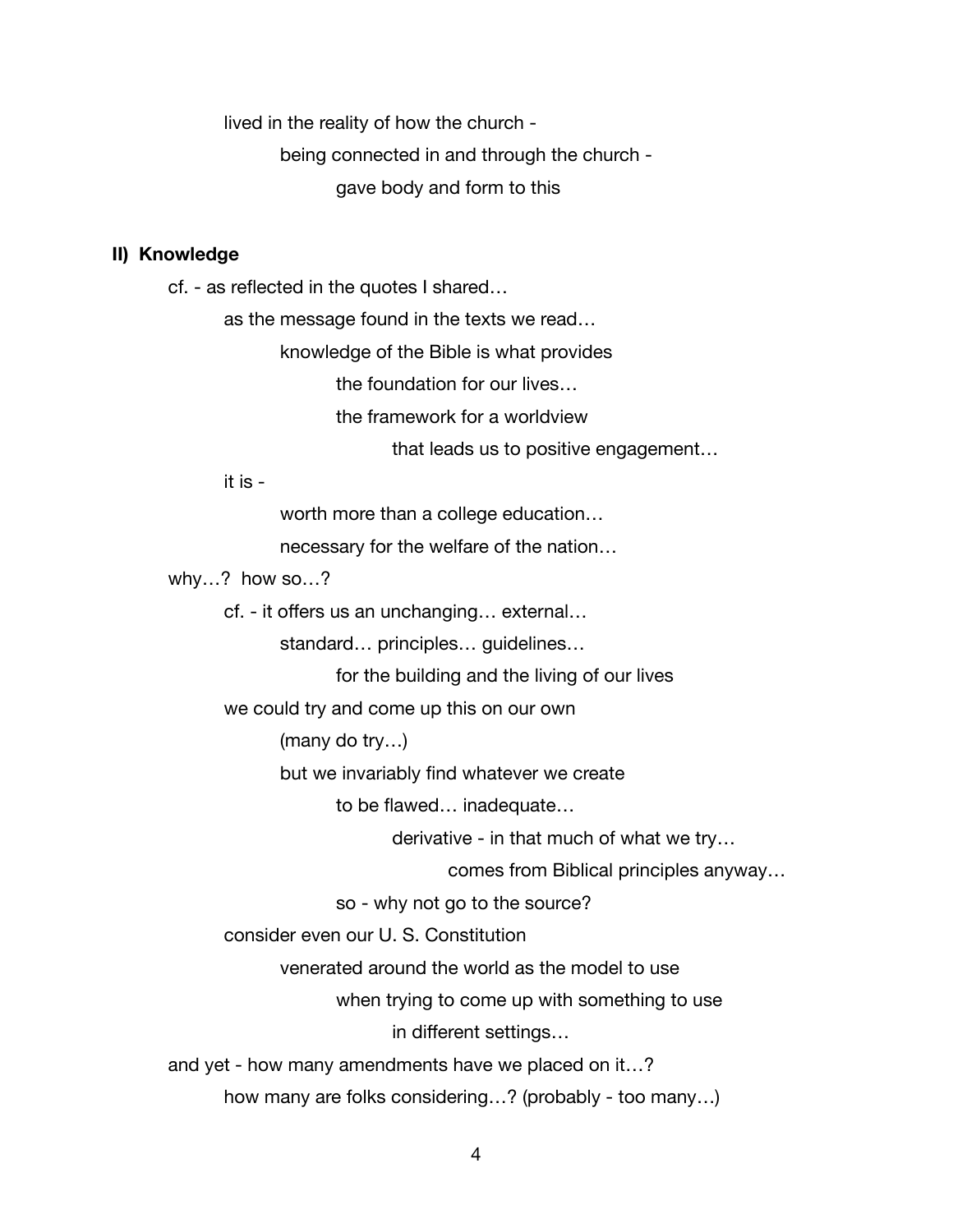now… - for practical matters of governance - is a good thing that we have this possibility, but…

does it not also speak to the truth that this document… this constitution…

 is a product of human genius, and - human imperfections while the Bible still stands…

 eternal…

 offering a foundation and principles that - while we may find ourselves challenged and struggling at times to understand…

 never-the-less -

 have served humanity better than anything we have put on the plate

which is not to say we always apply these teachings with wisdom and equanimity…

and - there are many who disagreed with how TR used the Bible,

 but - none could contest how well he knew its contents…

## **III) Praxis**

which leads into the third pattern, or lesson:

 knowledge must result in praxis…

 in action… in doing…

cf. - no surprise that "the man in the arena" would embody this lesson relate (per T. R.) -

 "It is not the critic who counts; not the man who points out how the strong man stumbles, or where the doer of deeds could have done them better.

The credit belongs to the man who is actually in the arena,

whose face is marred by dust and sweat and blood; who strives valiantly; who errs, who comes short again and again, because there is no effort without error and shortcoming;

 but who does actually strive to do the deeds…"